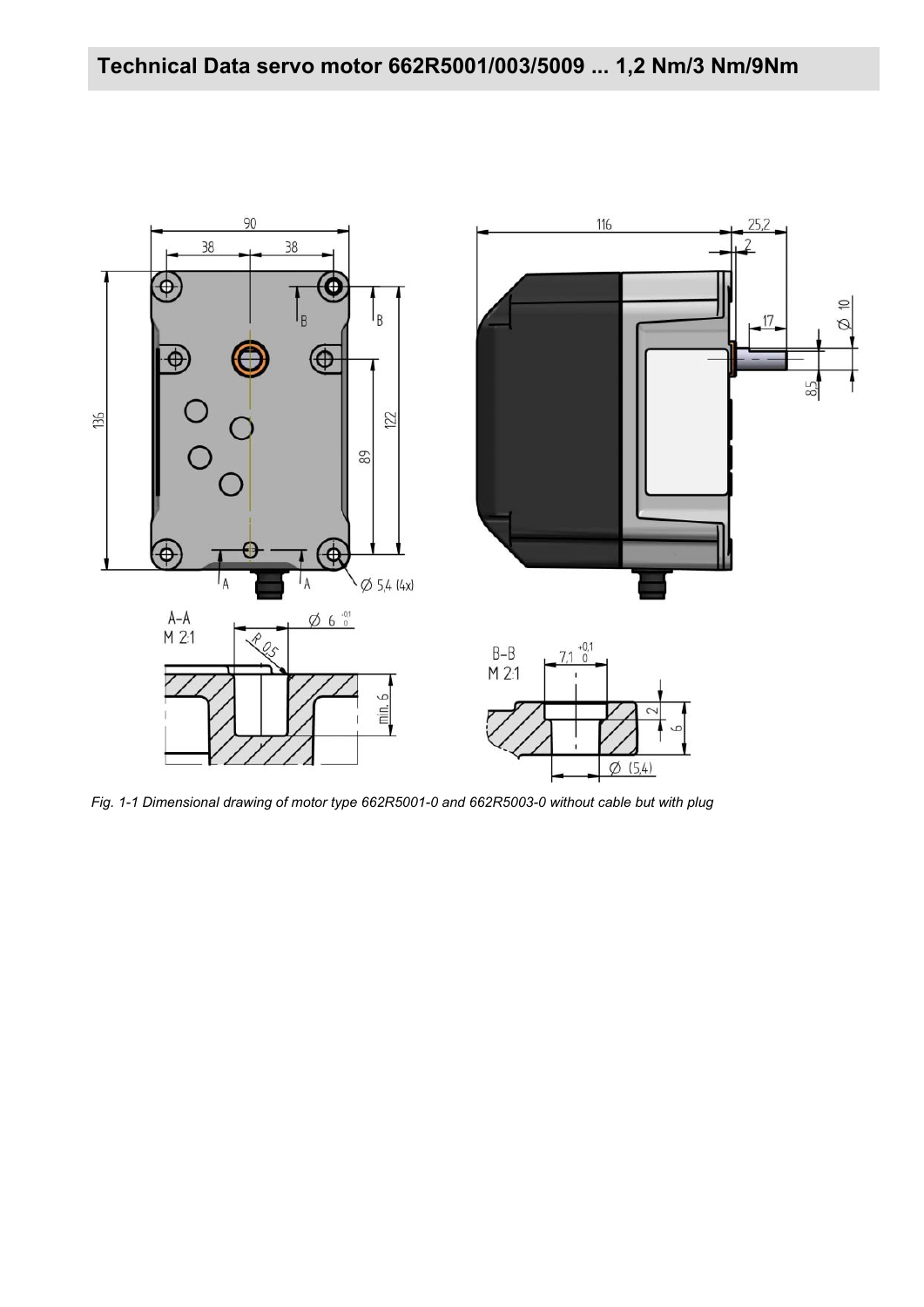# **Technical Data servo motor 662R5001/003/5009 ... 1,2 Nm/3 Nm/9Nm**



*Fig. 1-2 Dimensional drawing of motor type 0R5001-1 and type 662R5003-1 with cable*



*Fig. 1-3 Dimensional drawing of motor type 660R5009-0 without cable but with plug*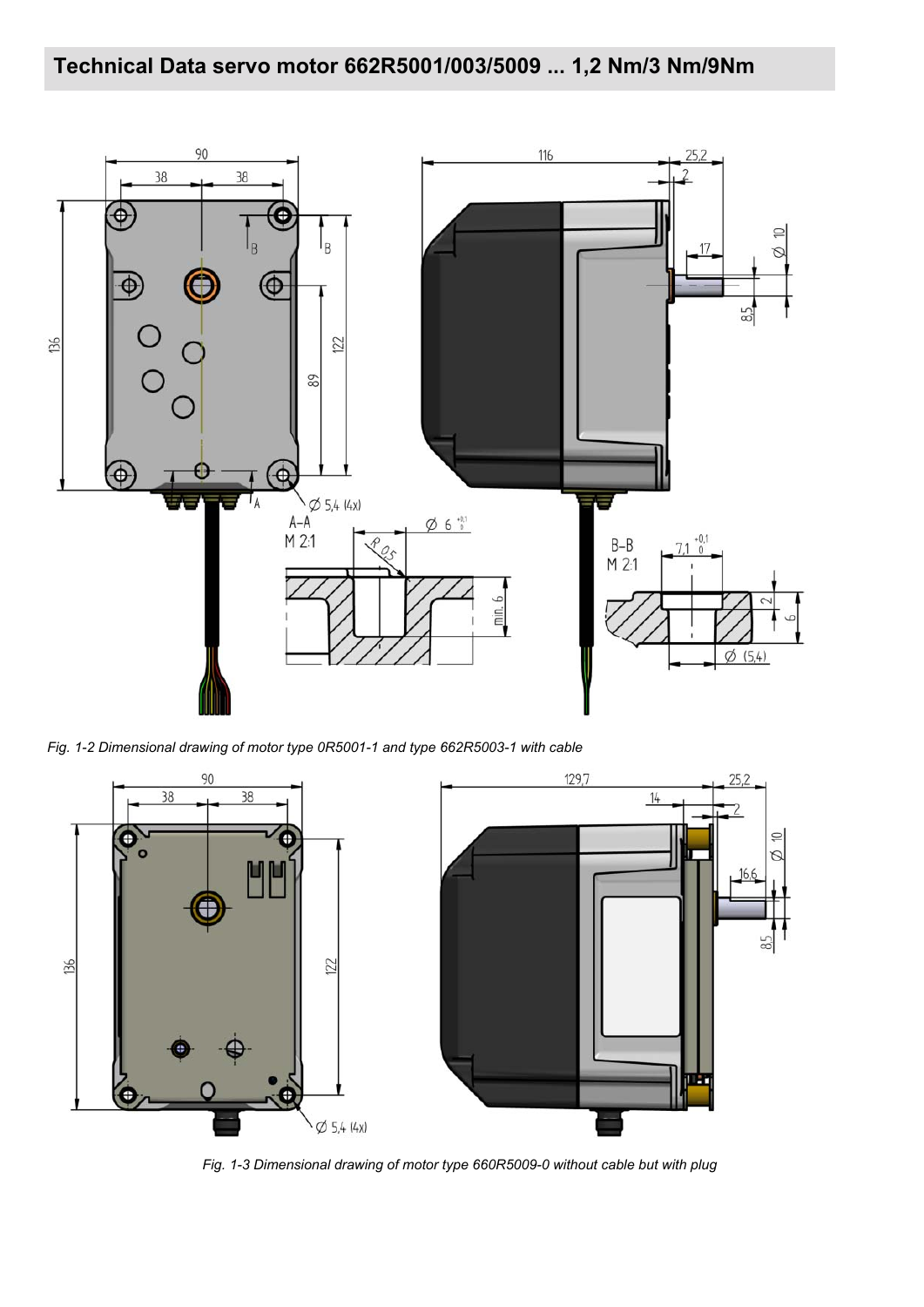### **Technical Data servo motor 662R5001/003/5009 ... 1,2 Nm/3 Nm/9Nm**

| <b>Function</b>                           | 662R5001                                                                | 662R5003                                     | 662R5009                                     |
|-------------------------------------------|-------------------------------------------------------------------------|----------------------------------------------|----------------------------------------------|
| Power supply                              | 24VDC ±20%                                                              |                                              |                                              |
| Floating time                             | 5 s/90°                                                                 | $5 s/90^\circ$                               | 15 s/90°                                     |
| Direction of rotation 0° to<br>$90^\circ$ | left - view to the drive shaft                                          |                                              |                                              |
| Effective<br>output torque                | 1.2 Nm<br>(both directions of rota-<br>tion)                            | 3 Nm<br>(both directions of rota-<br>tion)   | 9 Nm<br>(both directions of rotation)        |
| Holding torque                            | 0.82 Nm (currentless)                                                   | 2.8 Nm (currentless)                         | 6 Nm (currentless)                           |
| Permissible<br>radial load                | 100 N (centre of output shaft)                                          |                                              |                                              |
| Permissible axial load                    | 10N                                                                     |                                              |                                              |
| Axial play of drive shaft                 | $0.10.2$ mm                                                             | $0.10.2$ mm                                  |                                              |
| Motor                                     | RDM 51/6 stepper motor                                                  |                                              |                                              |
| Angular resolution                        | 0.1°/motor step                                                         | 0.1°/motor step                              | 0.03°/motor step                             |
| Rated resolution<br>encoder monitoring    | $0.7^\circ$                                                             |                                              |                                              |
| Monitoring<br>accuracy                    | $\pm 0.5^{\circ}$                                                       | $\pm 0.5^{\circ}$                            | ± 1.3125°<br>(corresponds 44 motor<br>steps) |
| Repeat accuracy                           | $\pm 0.1^{\circ}$                                                       | $\pm$ 0,1 $^{\circ}$                         | ± 0.1°                                       |
| Life cycle                                | 2,000,000 motions forward and back performed on complete actuator range |                                              |                                              |
| Degree of protection                      | IP54 according to DIN EN 60529-1                                        |                                              |                                              |
| Weight                                    | 1400 g                                                                  |                                              |                                              |
| Cable length                              | securely connected<br>1.5mpluggable max. 3 m                            | securely connected<br>1.5mpluggable max. 3 m | pluggable max. 3 m                           |

**Environmental conditions 662R5001.../662R5003.../662R5009...**

| <b>Operation</b>         | Climatic condition                     | Class 3K5 according to DIN EN 60721-3           |  |
|--------------------------|----------------------------------------|-------------------------------------------------|--|
|                          | Mechanical condition                   | Class 3M5 according to DIN EN 60721-3           |  |
|                          | Temperature range                      | $-20$ +60 °C (condensation is prohibited)       |  |
| <b>Transport</b>         | Climatic condition                     | Class 2K3 according to DIN EN 60721-3           |  |
|                          | Mechanical condition                   | Class 2M2 according to DIN EN 60721-3           |  |
|                          | Temperature range                      | -20 $\dots$ +70 °C (condensation is prohibited) |  |
| <b>Storage</b>           | Climatic condition                     | Class 1K3 according to DIN EN 60721-3           |  |
|                          | Mechanical condition                   | Class 1M2 according to DIN EN 60721-3           |  |
|                          | Temperature range                      | -20 $\dots$ +70 °C (condensation is prohibited) |  |
| <b>Bursting strength</b> | Peak voltage                           | 4 kV                                            |  |
|                          | Repeat frequency                       | $2,5$ kHz                                       |  |
| <b>Electrical safety</b> | Protection class 2 as per DIN EN 60730 |                                                 |  |

### *NOTICE*

**Damage of the actuator with 1.2, 3.0 and 9.0 Nm due to opening the actuators housing.**

Opening the actuator's housing will damage the actuator . The warranty expires.

#### *NOTICE*

The limits of the technical data must be strictly adhered to.